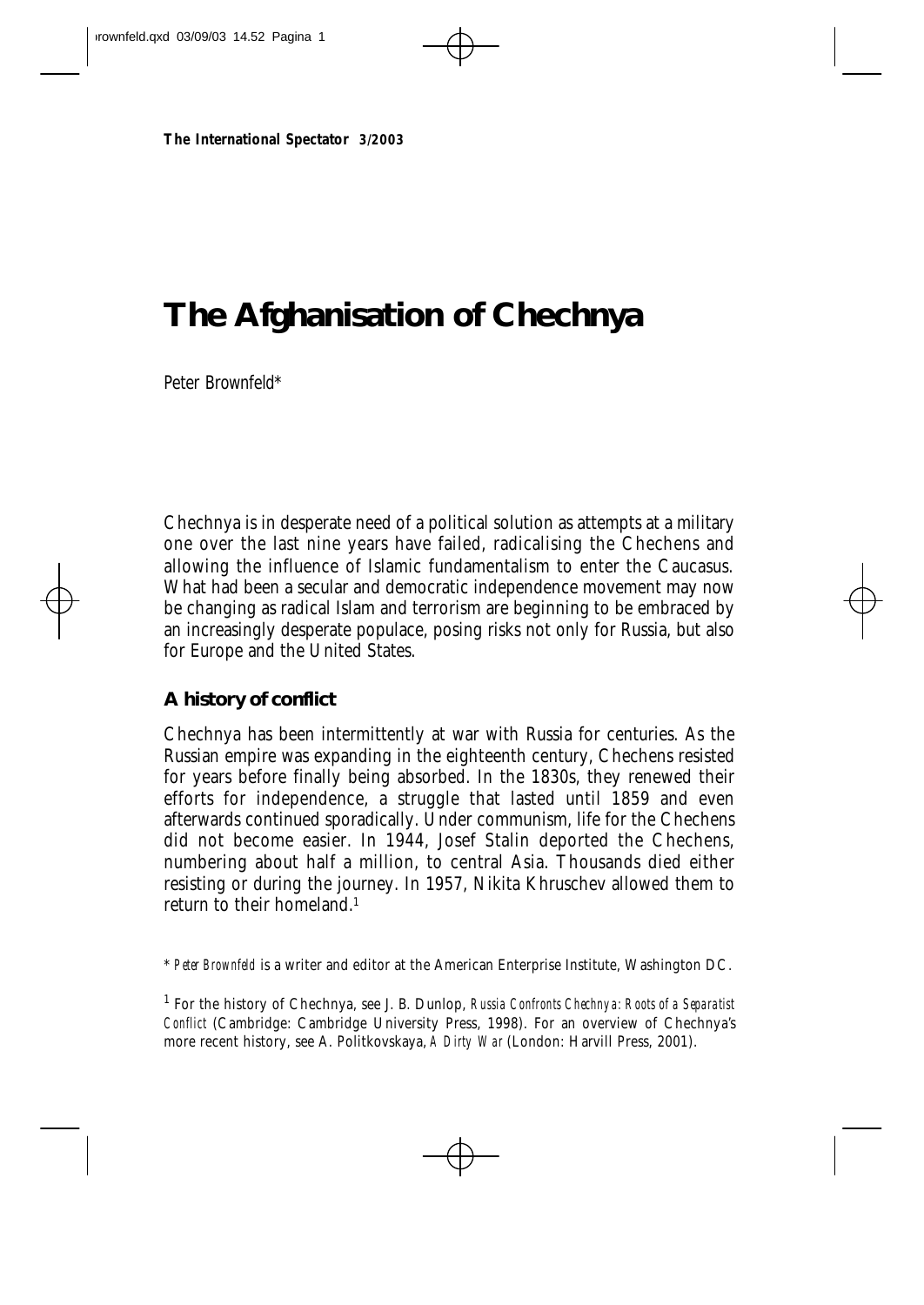As the Soviet Union was collapsing in 1991, Chechnya, like other Soviet republics, declared independence. Russia refused to accept the secession. In October 1991, Dzhokar Dudayev, a former Soviet air force general and leader of the secessionists, was elected president of the republic, but the elections were not recognised by Russia. Pro-Russian elements in Chechnya also refused allegiance to Dudayev and intra-Chechen upheaval ensued. In 1994, President Boris Yeltsin sent troops into Chechnya.

After Dudayev was killed in a rocket attack in April 1996, mounting Russian and international public opinion led Moscow to agree to enter into peace talks. These culminated in August 1996 in the Khasavyurt ceasefire agreement which provided for the withdrawal of Russian forces, a referendum on independence in December 2001 and presidential elections. In the latter, held in January 1997, moderate Aslan Mashkadov was elected President of the Chechen Republic of Ichkeria. In May 1997, he signed a peace treaty with Russia providing Chechnya with *de facto* independence but putting the issue of status on hold until the December 2001 referendum.

Between 1996 and 1999 conditions in Chechnya deteriorated. Chechnya had been badly damaged by the war, the economy was in a shambles and not enough aid was coming in to finance reconstruction. At the same time, the elected government was unable to exercise control over radical Islamist, terrorist and other movements that had gained a foothold during the war. Russian and Chechen sources estimate that 157 armed groups were acting independently of the Chechen government at that time.<sup>2</sup>

In August 1999, one of the fundamentalist warlords, Ibn Khattab, helped lead a raid of Chechen rebels into the Russian province of Daghestan, triggering a Russian military crackdown. Chechnya had become a security issue for Russia. But it was the September 1999 bombing of an apartment building in Moscow in which 300 people were killed, allegedly perpetrated by Chechen terrorists,<sup>3</sup> that prompted a new Russian military intervention.

Chechnya is now a nation of warlords and anarchy. In the last nine years, 180,000<sup>4</sup> Chechens have been killed and 350,000<sup>5</sup> displaced, out of a population of just 1.1 million. That means 16 percent of the population has

<sup>3</sup> G. Feifer, "Three Years Later, Moscow Apartment Bombings Remain Unsolved", *Radio Free Europe/Radio Liberty (RFE/RL)*, September 2002.

<sup>4</sup> Y. Baulin, "The War in Chechnya: Uncontrollable Waste of Huge Sums", *Novaya Gazetta,* no. 85, November 2002, pp. 2-3.

<sup>5</sup> "UNHCR Paper on Asylum Seekers from the Russian Federation in the Context of the Situation in Chechnya" (Geneva: United Nations High Commission for Refugees, January 2002) p. 3.

 $2$  "The nature and evolution of the modern Chechen crisis" <www.chechnyafree.ru.index. php?Ing=eng&section=historyeng&row=3>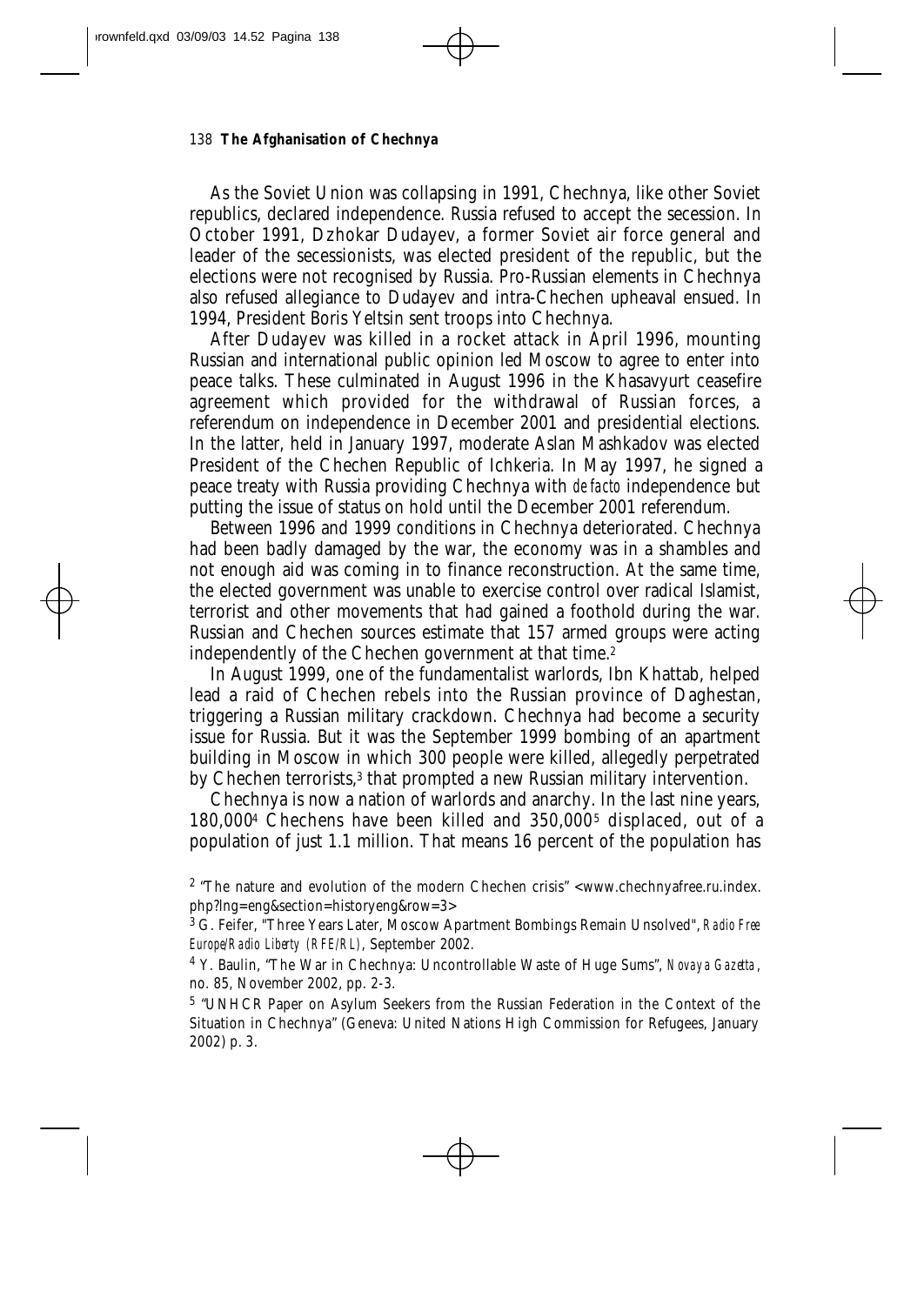been killed during the wars. Compare that to Kosovo, where 0.6 percent of Kosovars were killed, and one gets a sense of the nightmarish magnitude of the conflict.<sup>6</sup>

The human rights disaster is of historic proportions. According to the International Helsinki Foundation for Human Rights, "The numbers of disappeared Chechens in recent months indicate a continuing assault against the Chechen people that borders on genocide".<sup>7</sup> Russia has deployed approximately 80,000 troops to this region half the size of Belgium. American-based Human Rights Watch has reported that the Russian military's activities include "committing hundreds of forced disappearances, extrajudicial executions, and widespread acts of torture and ill-treatment".<sup>8</sup> One more frightening statistic: Russian authorities have designated approximately 73 percent of Chechen territory environmentally contaminated.<sup>9</sup> Most of the damage has been done by oil spills due to the increasingly primitive methods of production. Additional contaminants include nuclear waste and other radioactive material as well as sewage from destroyed systems.

## **The terror swamp**

International terrorists have only recently become interested and involved in Chechnya. With the conflict seeming endless and Russian treatment insufferable, Islamic terrorists and fundamentalism are gaining a foothold in Chechnya. In December 1996, *al Qaeda*'s second in command and America's most wanted terror suspect after Osama bin Laden, Ayman al-Zawahiri, investigated transferring the terror network's headquarters to Chechnya.<sup>10</sup> In the fall of 1999, three of the eventual 11 September hijackers were sent by al Qaeda to the United States after their first goal – fighting in Chechnya –

<sup>9</sup> Swift, "The War in Chechnya", p. 7.

<sup>10</sup> M. Franchetti, "Bin Laden's Top Lieutenant Sought Bases in Chechnya", *Sunday Times,* 27 October 2002.

<sup>6</sup> C. Swift "The War in Chechnya: Moral and Strategic Dimensions", The American Committee for Peace in Chechnya, Washington DC, p. 6.

 $7$  "Adequate Security Conditions do not Exist in Chechnya to Allow the Return of Displaced Citizens," International Helsinki Foundation for Human Rights, 23 July 2002.

<sup>8 &</sup>quot;Human Rights Watch briefing paper to the 59th Session of the UN Commission on Human Rights", Human Rights Watch, 7 April 2003, p. 2; see also: "Russian Federation-Chechnya; Only an international investigation will end impunity; The UN Commission on Human Rights must act now," Amnesty International, AI Index EUR 46/007/2001, 29 March 2001 <http://web.amnesty.org/library/IndexPrint/ENGEUR460072001?open>.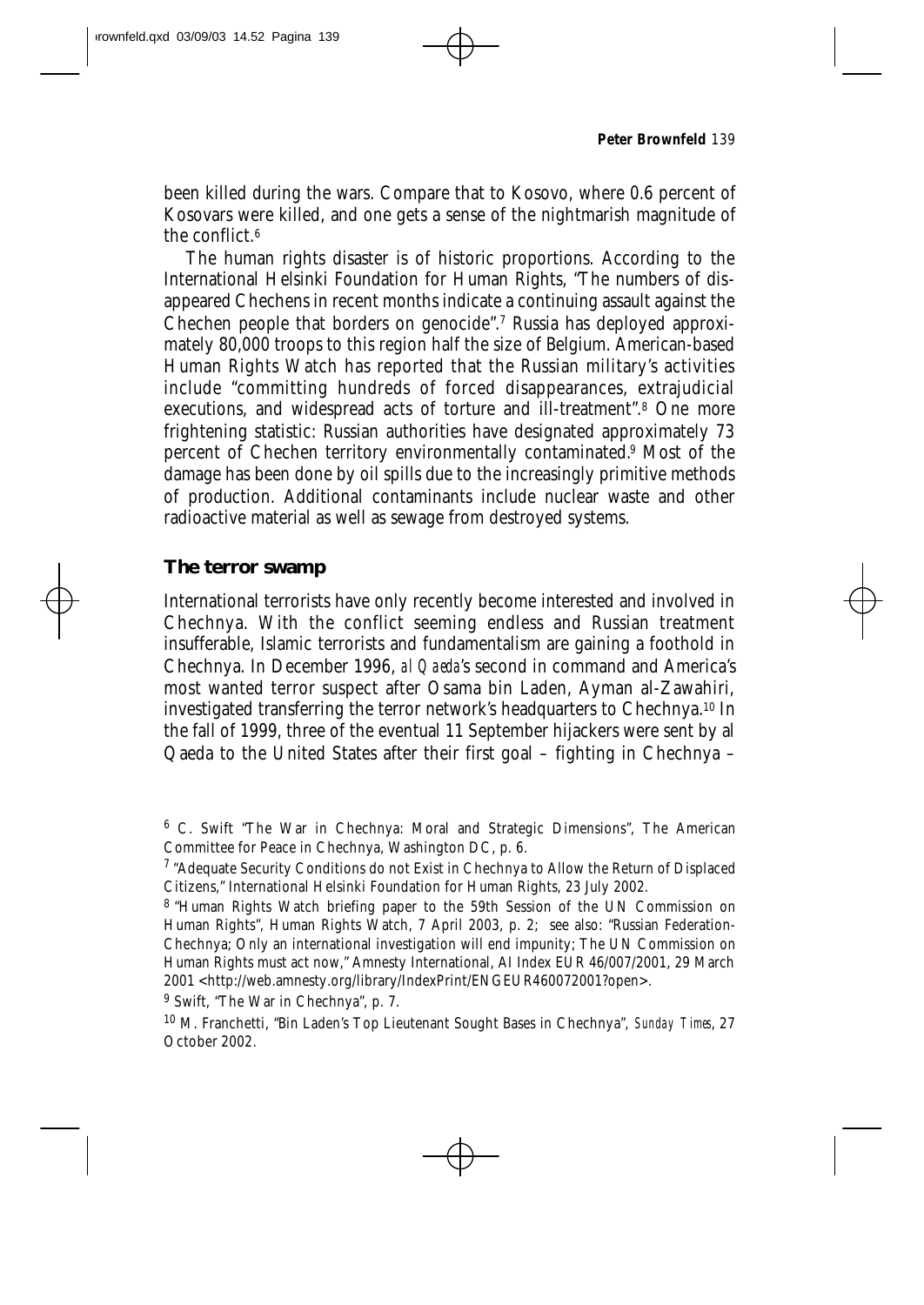was determined to be unnecessary.<sup>11</sup> Mounir El Motassadeq, the first man to face trial for the 11 September attacks, told a Hamburg court that Mohammed Atta, believed to have piloted the first plane into the World Trade Center, declared that he and others wanted to go to Chechnya to fight.<sup>12</sup> In November 2002, Osama bin Laden himself invoked Chechnya in a message broadcast on al Jazeera: "As you look at your dead in Moscow, also recall ours in Chechnya", he told the Russian people.<sup>13</sup>

Already, some Chechens have turned to terror tactics, including the attack on a Moscow theatre in fall 2002 and the more recent attacks in summer 2003. Over the last twelve months, suicide bombers have killed at least 175 people. Garnering the attention of the Western press, the suicide bombings are a confirmation of Chechnya's volatility – and the dangers of allowing the radical Islamist movement beginning to take root there to thrive.<sup>14</sup>

The greatest concern for the West is the possibility that Chechnya could serve as a base and recruiting ground for al Qaeda or other terror networks. Chechnya has a tradition of moderate Sufi Islam, and the conflict has thus far been a secular one. However, Islamic militants have gone to Chechnya to join in the struggle, bringing with them their brand of radical Wahhabi Islam.<sup>15</sup> Radical Islamist networks have reportedly sent over \$100 million in aid to the rebels since 1996.<sup>16</sup> Khattab, who fought against the Russians alongside bin Laden in Afghanistan and is reputed to have had al Qaeda ties, led one of Chechnya's best-trained units from 1995 until his death in 2002.

<sup>12</sup> A. Geisler, "Sept. 11 Suspect Tells Court Hijackers Wanted to Fight in Chechnya," *Agence France Presse,* 29 October 2002.

<sup>13</sup> "Text of Reputed Bin Laden Audiotape Broadcast by Al Jazeera," *Agence France Presse,* 13 November 2002.

<sup>14</sup> In a 16 May statement on the recent suicide attack, the Foreign Ministry of the selfproclaimed Chechen Republic of Ichkeria drew a grave picture of the potential for growth in terrorism. "Years of indiscriminate warfare, characterised by Russia's policy of collective terrorisation and humiliation towards the Chechen people, has created a climate of impunity and an atmosphere of hopelessness and desperation. Sadly, Russia's genocidal policies have led marginal elements in our society to embrace terror and death." "This Wave of Suicide Attacks Leaves No Room for Illusion: Chechnya Needs Peace and Needs it Now" <http://www.chechnya-mfa.info/print\_news.php?func=detail&par=81>.

<sup>15</sup> M. Wines, "War on Terror Casts Chechen Conflict in a New Light," *New York Times,* 9 December 2001, p. 1A.

<sup>16</sup> "Russian Money for Chechnya Stolen as Cash for Rebels Floods In", *BBC Worldwide Monitoring,* 9 February 2003; A. Cohen, "Moscow Hostage Crisis Demands Greater US-Russia Security Cooperation", Heritage Foundation Executive Memorandum, 11 December 2002.

<sup>11</sup> A. Notz and H. Williamson, "Court Hears 9/11 Pilots Had Links with Chechens", *Financial Times,* 30 October 2002, p. 7.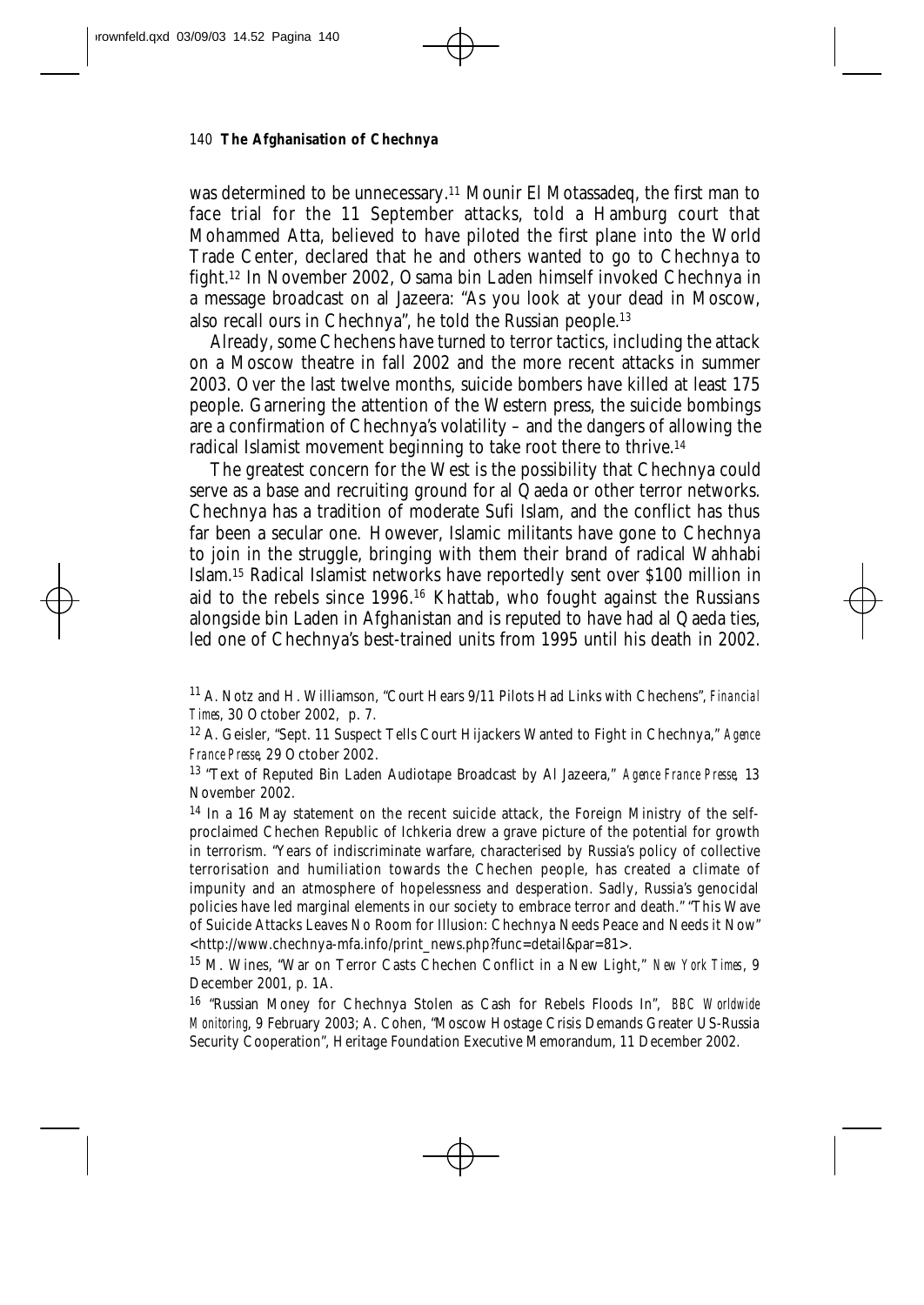With leaders such as Khattab came the green Muslim flag and strict Sharia law, previously uncommon in Chechnya.<sup>17</sup> The impact of these newcomers has in many places transformed Chechen life. Some men are starting to grow long beards, women to wear the Arab-style *hijab,* a head-to-toe black dress that leaves only the eyes uncovered.<sup>18</sup>

In an interview last December with (American) National Public Radio, one Chechen rebel named Rustom described the Arabs' influence, "Before, I didn't have any special desire to die for Allah. I didn't even realise what Islam really was. Arab[s] started showing up in our camp. We went through an Islamic battle training course. They prepared us spiritually as much as possible."<sup>19</sup>

## **The new Afghanistan?**

The proximity of the Caucasus to Afghanistan and the anarchy in Chechnya makes it likely that displaced terror training camps and cells already have relocated or will relocate to Chechnya. Jean-Louis Bruguiere, France's top investigative judge for terrorism cases, stated, "The Caucasus, and in particular Chechnya, is becoming a base for international terrorism."<sup>20</sup> He warned that "Chechnya holds the same position in the Islamic world as Afghanistan [did] four years ago."<sup>21</sup> Underlining that this transfer may have already taken place, Rohan Gunaratna, a terrorism expert and the author of *Inside Al Qaeda,* said "Chechnya and the Pankisi Gorge in Georgia partially replaced Afghanistan as a centre for terrorist training. The initial wave of terrorists who are now coming to Europe trained in Chechnya or Algeria.<sup>"22</sup> Similarly, Magnus Ranstorp, director of the Center for the Study of Terrorism and Political Violence at the University of St. Andrews, Scotland, noted, "There is a prevailing view in the security community that the center of gravity, the new Afghanistan of terrorists, is Chechnya, and not just Chechnya itself, but the surrounding republics."<sup>23</sup> Moscow interprets these

<sup>18</sup> L. Aron, "Chechnya: The New Dimensions of an Old Crisis", *Russian Outlook,* American Enterprise Institute, February 2003.

<sup>19</sup> Transcript of *Weekend Edition,* National Public Radio, 15 December 2002.

<sup>20</sup> E. Guseinov, "We Should View the Chechnya Problem Differently," *Izvestia,* 21 June 2003, pp. 1, 4.

<sup>21</sup> M. Katkov, "Al Qaeda: Still Active, Still Dangerous", CBS Broadcasting, 14 January 2003. <sup>22</sup> LaFraniere, "How Jihad Made Its Way to Chechnya".

<sup>23</sup> M. Wines, "Russia Sees More Chechens Turn to Terror," *International Herald Tribune,* 10 July 2003, p. 4.

<sup>17</sup> S. LaFraniere, "How Jihad Made Its Way to Chechnya", *The Washington Post ,* 26 April 2003, pp. A1, A22.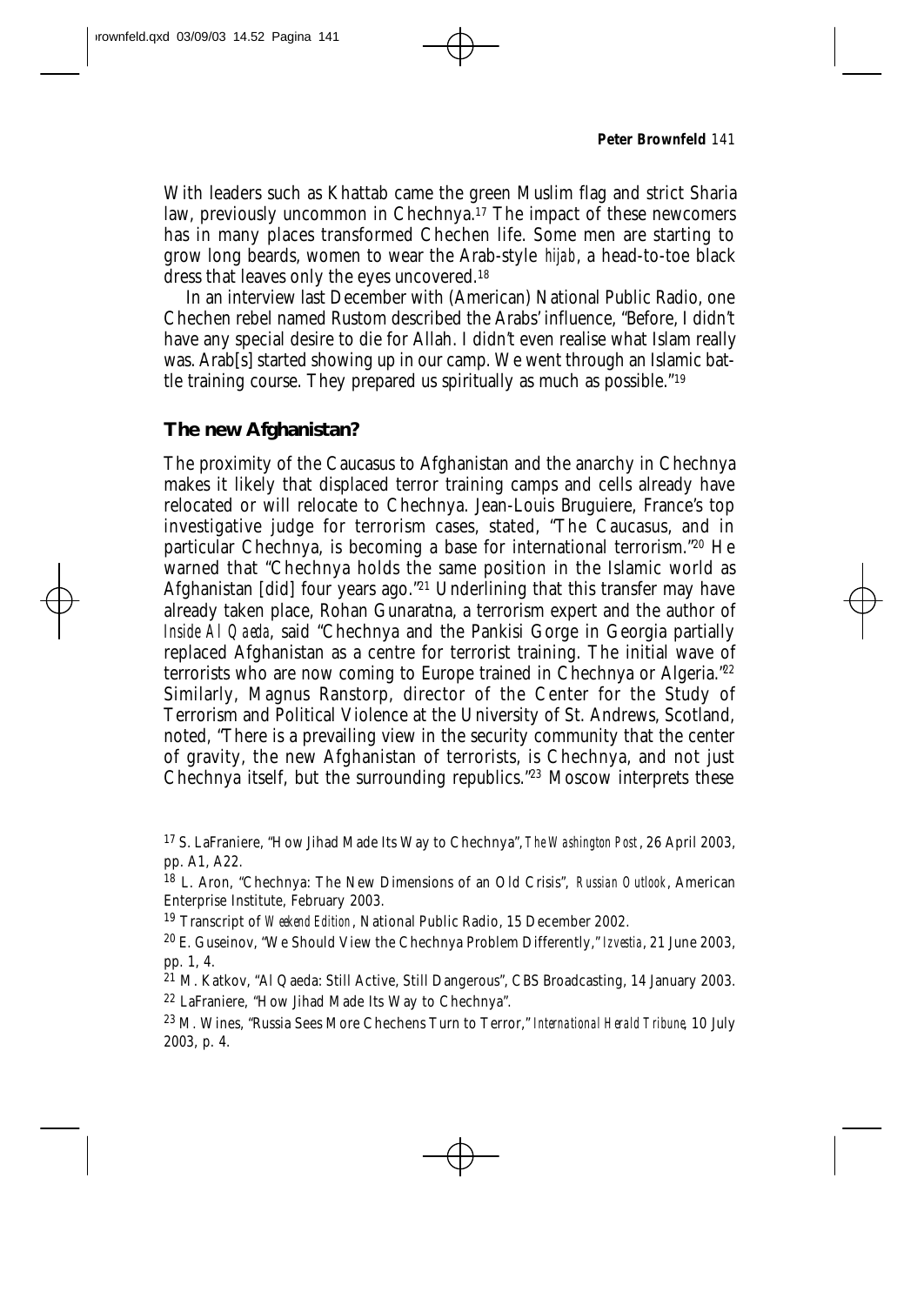developments not as an indication that its war is backfiring, but as further justification for the campaign in Chechnya, producing a spiral of violence.

With Washington focused on the fight against terrorism, Moscow has gone to great lengths to demonstrate that its war in Chechnya is part of this battle. The Kremlin has constantly described all Chechen guerrillas as "terrorists" and has frequently compared Russia's struggle with America's anti-terror efforts. On 28 April 2003, Sergei Ignatchenko, spokesman for the FSB security service, told the Russian news agency ITAR-TASS*,* "The Chechen terrorists, al Qaeda, Muslim Brotherhood, and a number of other extremist Islamic groups, which are directly connected with each other, form a single system of international terrorism, which was involved in the organisation of all major acts of terrorism throughout the world over the past five to six years."<sup>24</sup>

With this public relations strategy, Moscow's contribution to the war on terrorism (use of Russian bases in Central Asia, public support for America's war on al Qaeda, etc.), and America's naturally increased sensitivity to terrorism, Washington seems to be willing to see Chechnya the way the Kremlin depicts it. Two weeks after 11 September, US President George W. Bush remarked, "Our initial phase of the war on terrorism is against the al Qaeda organization, and we do believe there are some al Qaeda folks in Chechnya."<sup>25</sup> White House Press Secretary Ari Fleischer reinforced Bush's comments: "There is no question that there is an international terrorist presence in Chechnya that has links to Osama bin Laden." He demanded that Chechen leaders "immediately" sever ties with terrorists.<sup>26</sup>

## **Failed attempts at resolution**

Putin's rise to power was in part based on a pledge to resolve the Chechen conflict. With Russian forces sustaining five to ten fatalities a week and draining an already strained budget, putting an end to the unpopular war has become a new priority for Putin, who faces re-election in December 2003. Unfortunately, Russia's attempts at a political process, including a referendum, an amnesty and elections, have been marred by its refusal to give these processes real weight.

In March 2003, the referendum on whether or not to make Chechnya an inseparable part of Russia was finally held. According to Russian authorities, there was an enormous turnout and voters overwhelmingly voted in favour. Non-governmental organisations and Western press reports, however,

<sup>24</sup> "Chechen Terrorists Linked to Al-Qa'idah", *ITAR-TASS,* 28 April 2003.

<sup>25</sup> "US Defends New Line on Chechnya", *Deutsche Presse Agentur,* 26 September 2001.

<sup>26</sup> B. Sammon, "Chechnya Linked to Terrorists", *Washington Times,* 27 September 2001, p. A4.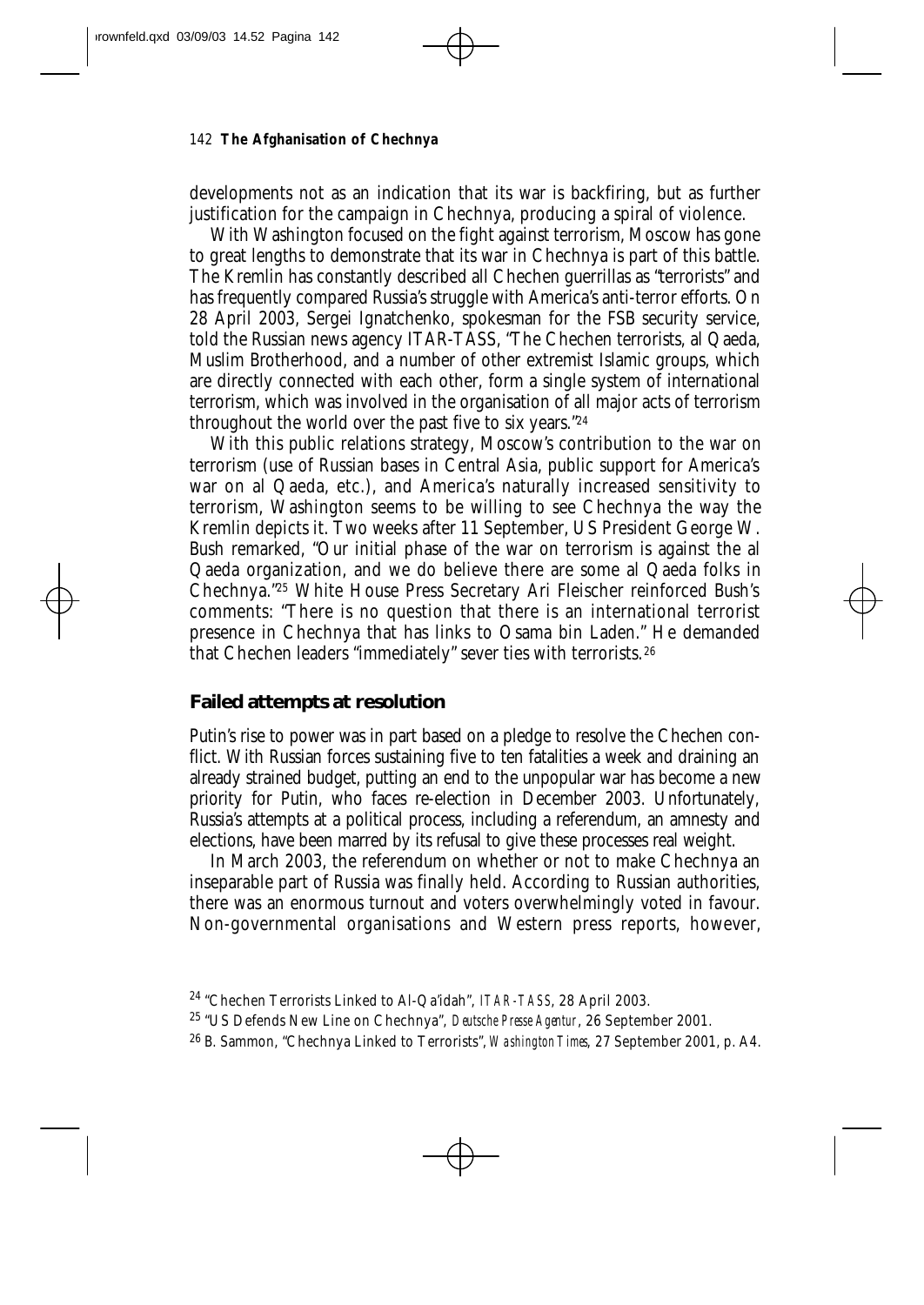widely denounced the referendum as fatally flawed.<sup>27</sup>

Shortly after the referendum, Putin offered an amnesty to combatants in the Chechen war. Despite the appearance of moving forward towards peace, the details of the amnesty give little reason for optimism. The amnesty applies to crimes such as genocide, mercenary soldiery and torture – crimes mostly perpetrated by Russian forces. Crimes such as attempted assassination of individuals administering justice, law enforcement officers, servicemen or members of their families – those mostly committed by Chechen rebels – are not covered.<sup>28</sup>

Moscow's next step has been to call an October 2003 election in which Maskhadov – considered a "non-amnestiable" terrorist and criminal<sup>29</sup> – is barred from running and Akhmed Kadyrov, head of the current temporary administration set up by Moscow in June 2000, is almost assured victory. Commenting on these measures, *The Economist* stated, "Its [the amnesty's] terms would exclude many rebels and seem more designed to pardon Russian troops, while the election will most likely be a way to legitimise a pro-Moscow puppet."<sup>30</sup> Summarising the same measures, Boris Nemtsov, the leader of the Union of Right Forces faction in the Duma, noted "Chechen terrorism can be halted only if President Putin acknowledges the underlying causes: that the second war in Chechnya is continuing; that the real process of normalization has not begun, and that the inaction of authorities and the attempt to substitute a pseudo-process for a real process only generates terrorism."<sup>31</sup>

<sup>27</sup> The vote was not endorsed by international organisations, denied "observer" status, and journalists, whose movements were monitored very closely by Russian authorities, reported low turnouts: N. Nougayrede, "Russia Claims Success in Chechen Vote", *Guardian Weekly,* 9 April 2003; "Putin's Proposition: A Referendum in Chechnya", *The Economist,* 25 March 2003; A. Louis, "Kremlin Claims Victory in Chechen Poll", *United Press International,* 24 March 2003. <sup>28</sup> A. Politkovskaya, "PR Amnesty for the Military," *Novaya Gazeta,* 2 June 2003; J. Bransten, "Russia: Critics Say Offer of Chechen Amnesty is Meaningless", *RFE/RL,* 22 May 2003 <http://www.rferl.org/nca/features/2003/05/2205200 3153000.asp>; N. Abdullaev, "Duma Approves Chechen Amnesty", *The Moscow Times,* 22 May 2003 <http://www.themoscowtimes. com/stories/2003/05/22/002.html>.

<sup>29</sup> Sergei Yastrzhembsky, Kremlin spokesman on Chechnya, told the Interfax news agency: "Maskhadov cannot apply for the amnesty, since several articles of the penal code under which he is accused do not fall under the amnesty that was declared in the republic. ... He therefore cannot participate in the elections." (M. Elder, "Kremlin Slaps Down Idea of Chechen Rebel Leader Running for President," *Agence France Presse*, 14 July 2003)

<sup>30</sup> "The Black Widows' Revenge", *The Economist,* 12 July 2003, p. 44.

<sup>31</sup> B. Nemtsov, "Stopping Terror Requires Real Peace Talks," *International Herald Tribune,* 11 July 2003, p. 6.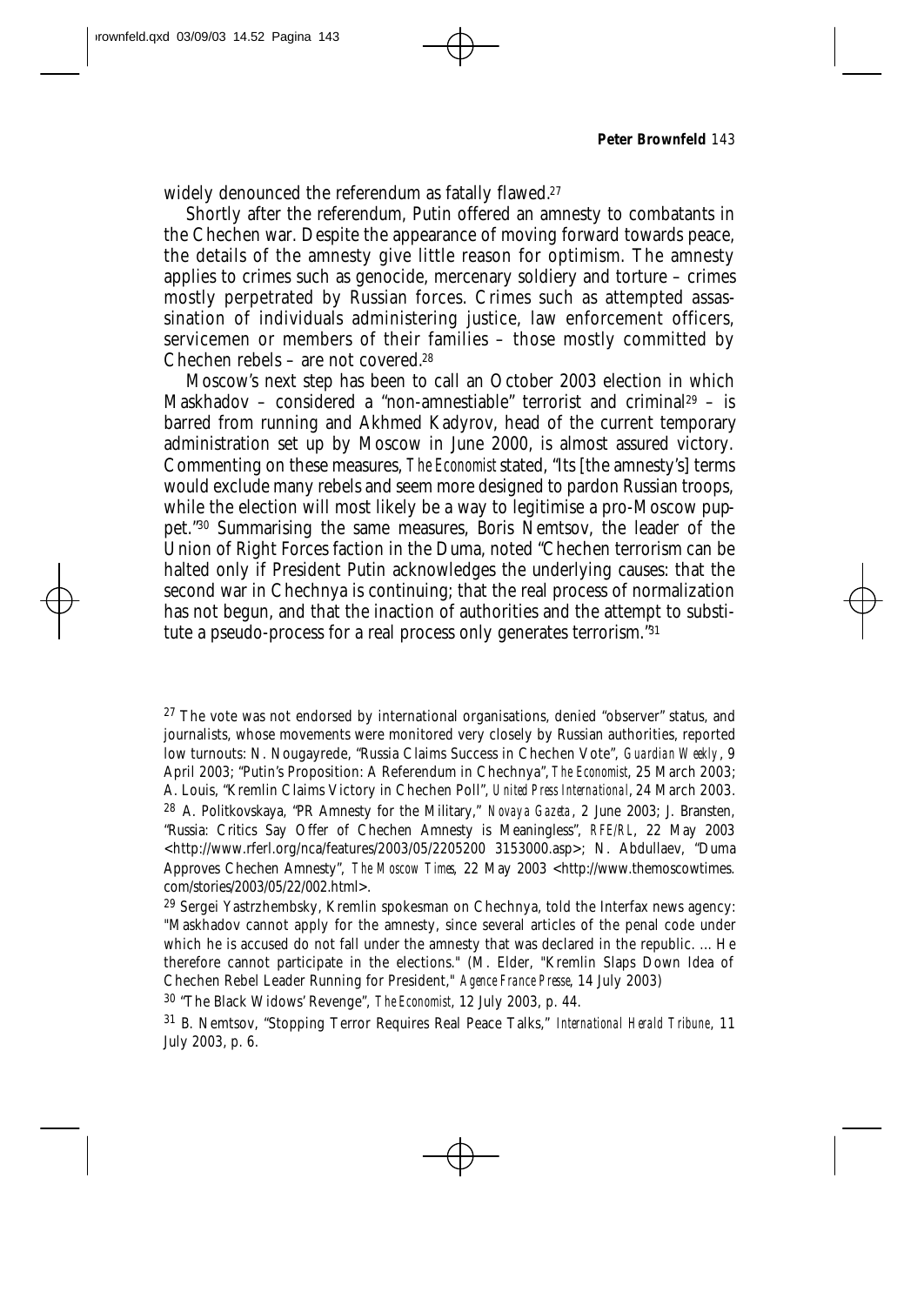## **Political solution sought**

In discussing international terrorism, the Russia-Chechnya conflict must be kept in context. The Chechens' war is one of secession, not of Islamic fundamentalism. Their goal is an independent state, not the destruction of the West. While Afghanistan was flooded with thousands of foreign Muslim fighters, the numbers in Chechnya are still in the hundreds. Alexander Iskanderyan, director of the independent Centre for Caucasian Studies in Moscow, described the war as an independence movement: "The penetration of outside money and [Islamic] ideology occurred later, and to some extent was an inevitable consequence of Chechnya's deterioration. But the Chechen rebellion remains, at its heart, a secessionist struggle. It therefore needs a political solution, not a military one."<sup>32</sup>

In addition, the Chechens are traditionally not very religious, with families and clans playing a more important role in their society than religion. Chechen resistance did not begin with the rise of radical Islam or international terrorism. Michael Gordon, who has covered the conflict for the *New York Times,* said "There's no question that there is an Islamic link to the conflict in Chechnya. … However, if you were to take that way, if you subtracted the connections with Islamic militants and extremists, the conflict would be going on pretty much [the same way] and the Chechen people would be resisting Russian government of their republic."33

On 18 March 2003, Chechnya's political leaders put forward a formula for peace that would put Chechnya on the path to independence. Recognising the security threat Chechnya poses to Russia and the haven Chechnya could become for terrorists, the proposal is for a conditional independence with a period of several years of international administration that would include both UN peacekeeping troops and civilian administrators. Independence would be conditional on democratisation via an international administration, thus making it compatible with Russia's interests, as a violent, autocratic Chechen state would never be granted independence.

Chechnya would temporarily be placed under UN administration. With

<sup>33</sup> "Deadlocked: Russia's Forgotten War", *CNN Presents,* Transcript # 062200CN.V79, 22 June 2002.

<sup>32</sup> F. Weir, "Chechen-Taliban Alliance," *Christian Science Monitor*, 27 February 2002, p. D01 Yevgeny Volk of the Heritage Foundation in Moscow explained that, "What Putin calls international terrorism is actually a very specific form of Chechen national terrorism. … Any comparison with September 11 is artificial. Chechen resistance is quite different in demands, style, and performance."; see A. Jack, "West Is Worried at What it Sees in Moscow's Mirror", *Financial Times,* 13 November 2002, p. 22.